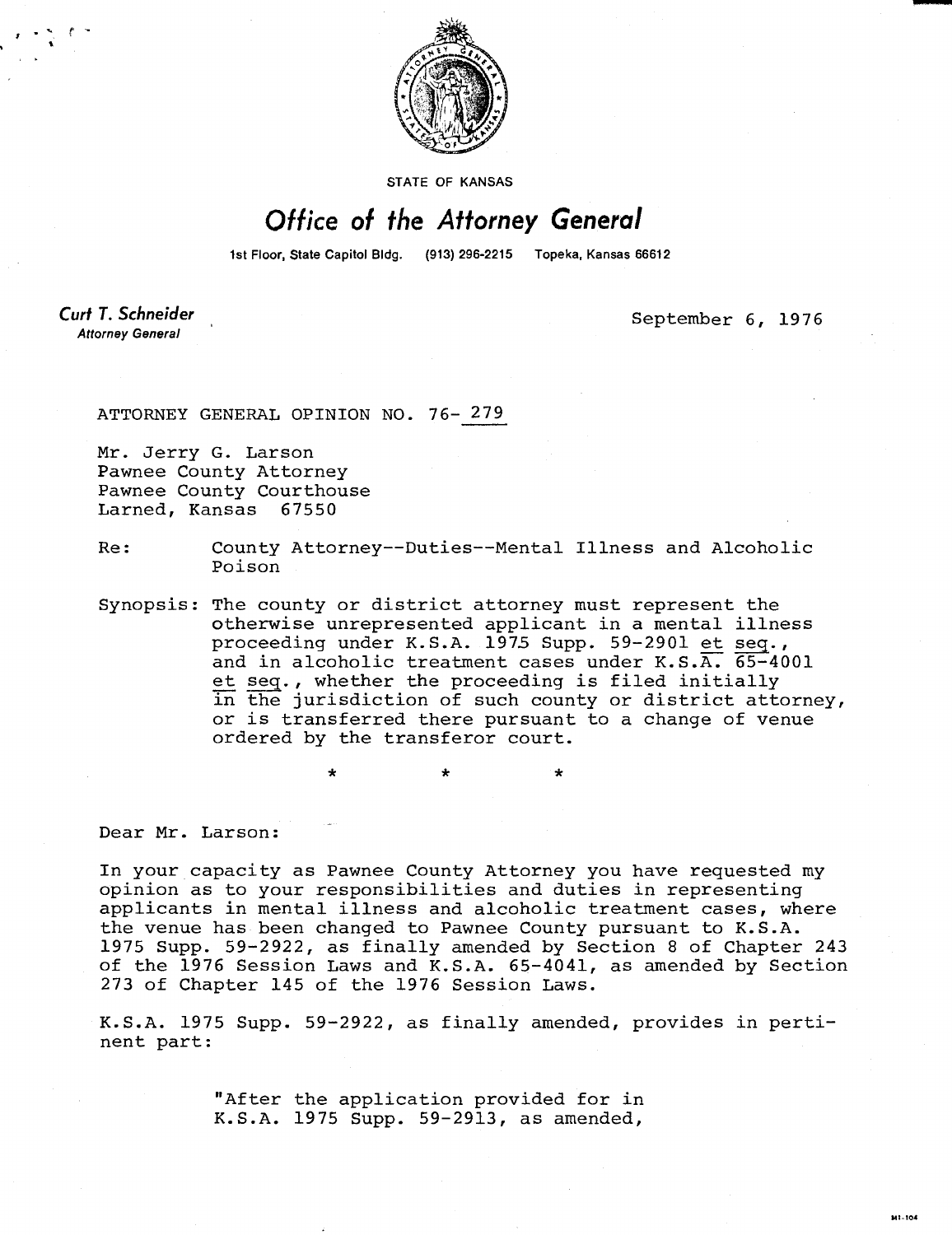or 59-2923, as amended, is filed, the district court at any time, on its own motion or upon the written request of any person, may transfer the venue of any case to any of the following district courts under the following conditions:

(a) When the application is filed in the county of the residence of the patient,

(1) to the county where the patient is being detained in a treatment facility under the authority of an order issued pursuant to K.S.A. 1975 Supp. 59-2912, as amended, 59-2917, as amended, or 59-2918, as amended;

(2) to any other county designated by the court, if the patient has made a request for a change of venue and the court finds that the patient cannot obtain a fair hearing in the county of such patient's residence.

(b) When the application is filed in the county in the presence of the patient,

(1) to the county of the residence of the patient;

(2) to the county where the patient is being detained in a treatment facility under the authority of an order issued pursuant to K.S.A. 1975 Supp. 59-2912, as amended, 59-2917, as amended, or 59-2918, as amended;

(3) to any other county designated by the court, if the patient has made a request for a change of venue and the court finds that the patient cannot obtain a fair hearing in the county of such patient's presence.

. . . When any order changing venue is issued, the district court issuing such order shall transmit to the district court to which venue was changed a certified copy of all pleadings and orders in the case. The district court issuing such order shall transmit to the district court of the residence of the proposed patient a statement of all court costs incurred by the county of the district court issuing such order and a certified copy of all pleadings and orders in the case.

Any district court to which venue is transferred shall proceed in the case as if the application has been originally filed therein and shall cause notice of the change of venue to be given to the persons and in the manner provided for in K.S.A. 1975 Supp. 59-2916, as amended, except that the court need not issue the order for mental evaluation pursuant to section 15 of this act if such order has previously been issued." [Emphasis supplied.]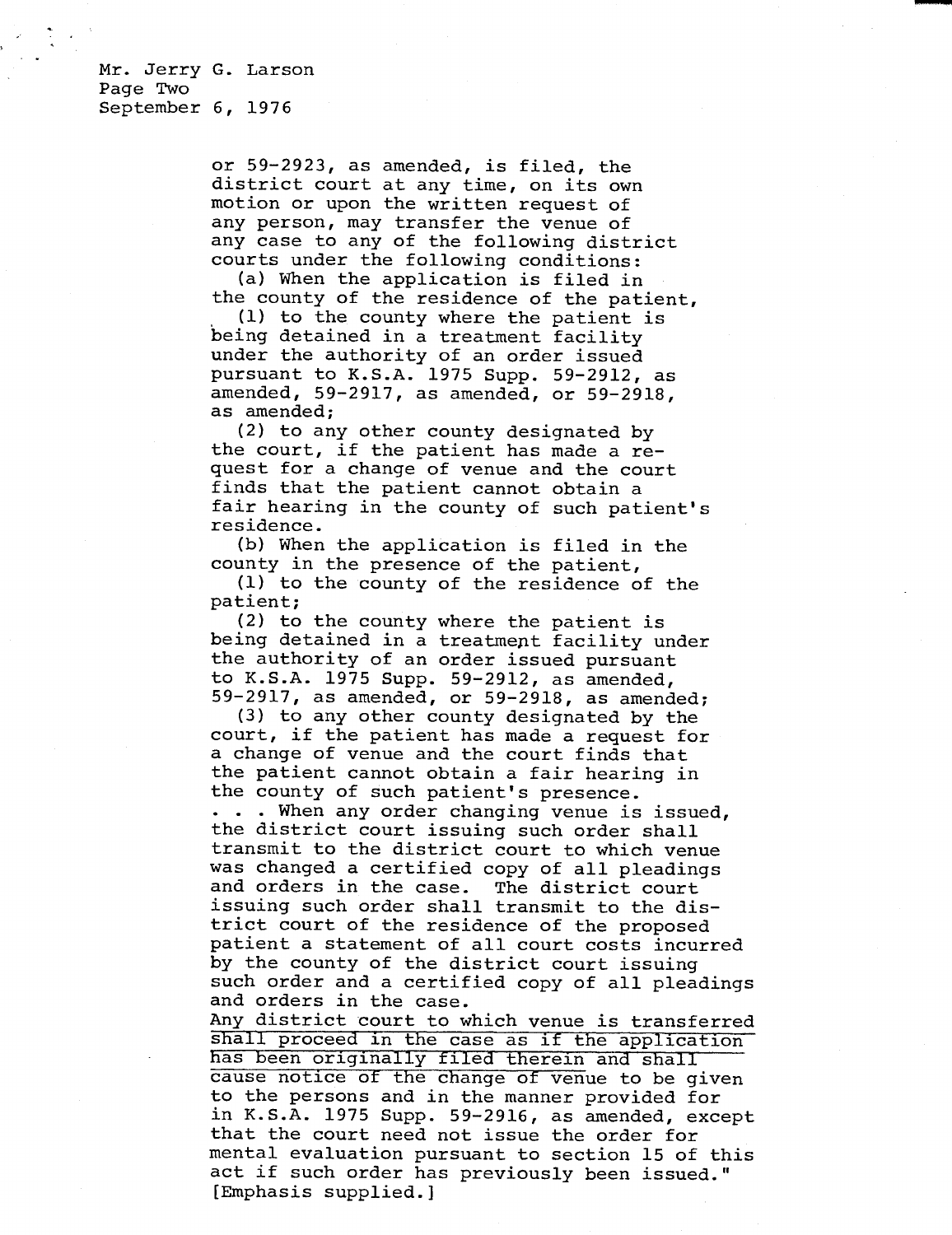Mr. Jerry G. Larson Page Three September 6, 1976

In cases involving the treatment of alcoholics, K.S.A. 65-4041, as amended, provides in nearly identical terms similar rules governing the change of venue. Relevant hereto, the statute provides:

> "Any district court to which venue is transferred shall proceed in the case as if the application had been originally filed therein and shall cause notice of the change of venue to be given to the persons and in the manner provided for in K.S.A. 65-4035. The court need not issue the order for evaluation pursuant to K.S.A. 65-4033(F) if such order has previously been issued."

In addition, K.S.A. 1975 Supp. 59-2917, as finally amended by Section 77 of Chapter 242 of the 1976 Session Laws, provides in pertinent part:

> "The applicant and the proposed patient shall be afforded an opportunity to appear at the hearing, to testify, and to present and cross-examine witnesses. All persons not necessary for the conduct of the proceedings may be excluded. The hearings shall be conducted in as informal a manner as may be consistent with orderly procedure and in a physical setting not likely to have a harmful effect on the proposed patient. The court shall receive all relevant and material evidence which may be offered, including the testimony or written findings and recommendations of the treatment facility or examiner who has examined or evaluated the proposed patient and the testimony and written findings and recommendation of the investigators appointed pursuant to subsection (b) of K.S.A. 1975 Supp. 59-2915, as amended. Such evidence shall not be privileged for the purpose of this hearing. If the applicant is not represented by counsel, the county attorney shall represent the applicant, prepare all necessary papers, appear at the hearing and present such evidence as she or he shall determine to be of aid to the court in determining whether the proposed patient is a mentally ill person."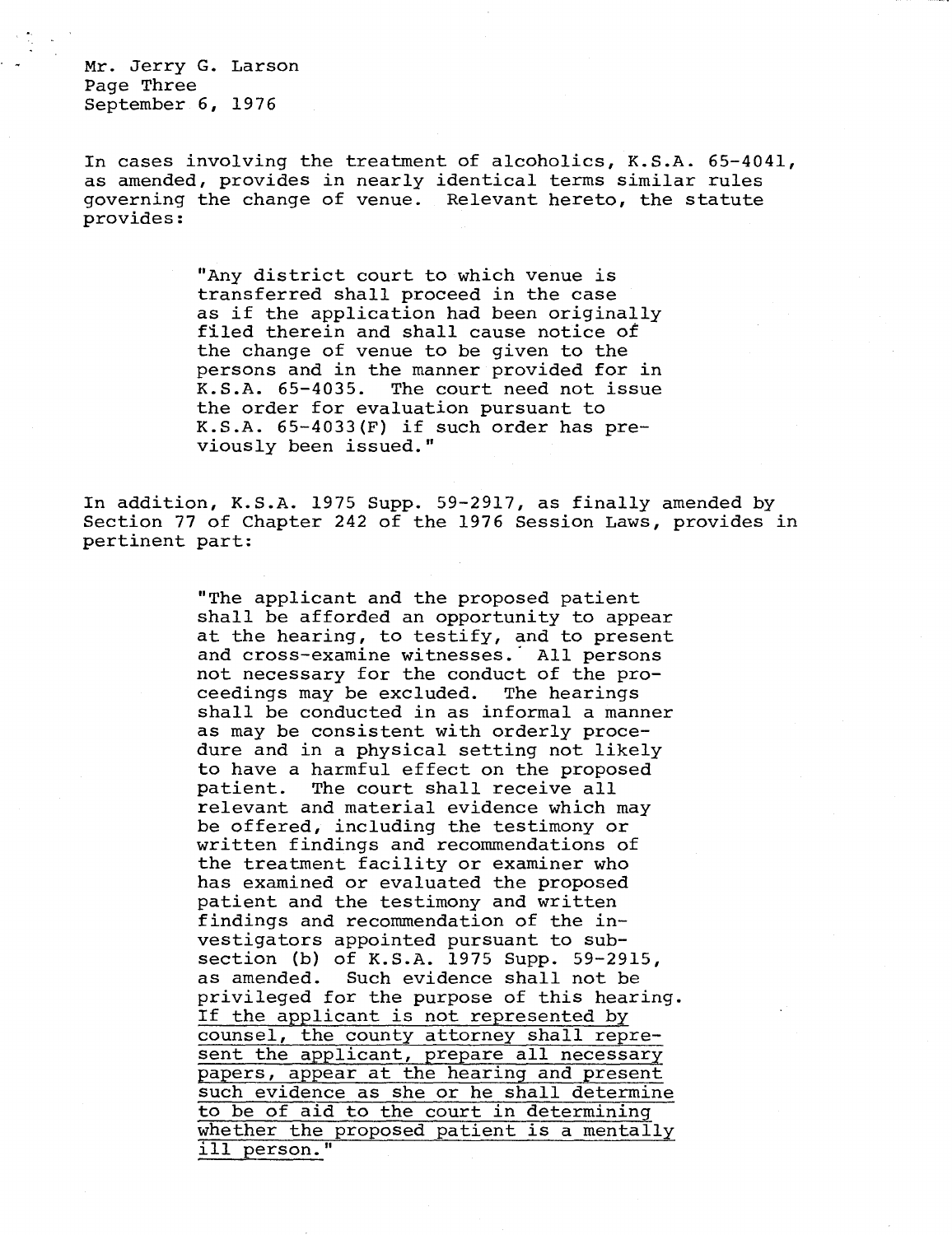Mr. Jerry G. Larson Page Four September 6, 1976

Here again, K.S.A. 65-4036 utilizes the exact same language to impose a similar duty on the county attorney in alcoholic and intoxication treatment cases.

The term "applicant" in both sets of the above statutes refers to the person filing a verified application pursuant to either K.S.A. 65-4032, as amended by Section 220 of Chapter 145 or K.S.A. 1975 Supp. 59-2913, as amended by Section 74 of Chapter 242, both in the 1976 Session Laws.

It should be noted that all of these statutory provisions are effective January 10, 1977. The Legislature extensively amended the statutes applicable to mental illness and alcoholic treatment case effective July 1, 1976. However, to reconcile the language of these statutes with the requirements of the Court Unification Act, the July 1 amendments had to be reamended and the term "district court" substituted for "probate court." Until January 10, 1977, the probate court will continue to be the court of proper jurisdiction for matters pertaining to mental illness and alcoholic treatment arising under these statutes.

Both K.S.A. 1975 Supp. 59-2917, as amended, and K.S.A. 65-4036, prescribe the procedure to be followed by both the court where the application is filed originally, and by the transferee court. The court where the application is filed initially is entitled to require the county attorney to represent the applicant if the applicant is not represented by counsel. The transferee court has the same right, and indeed responsibility, to proceed in all respects as the transferor court. Representation of the applicant by the county attorney is an integral and vital part of the procedure: the county attorney shall appear and "present such evidence as he shall determine to be of aid to the court in determining whether the proposed patient is an alcoholic or incapacitated by alcohol." I find no language in the act which suggests that the responsibility of the county attorney to represent the applicant in any given proceeding depends upon the jurisdiction of origin of the proceeding. The procedural rights of the applicant, and the responsibility of the court, remain unimpaired by a change of venue. The duty of the county attorney to represent the applicant in a proceeding where initially filed does not arise from any duty of the county attorney to conduct county business, i.e., business of the board of county commissioners or other county officers, but as a public obligation owed to the state. Similarly, the duty of the county attorney in the transferee county is a state-imposed obligation, which does not depend upon any relationship between the case, such as the residence of the applicant or proposed-patient, and the county of the transferee court.

Accordingly, I must conclude that as county attorney, your duty to provide representation to the applicant in mental illness and